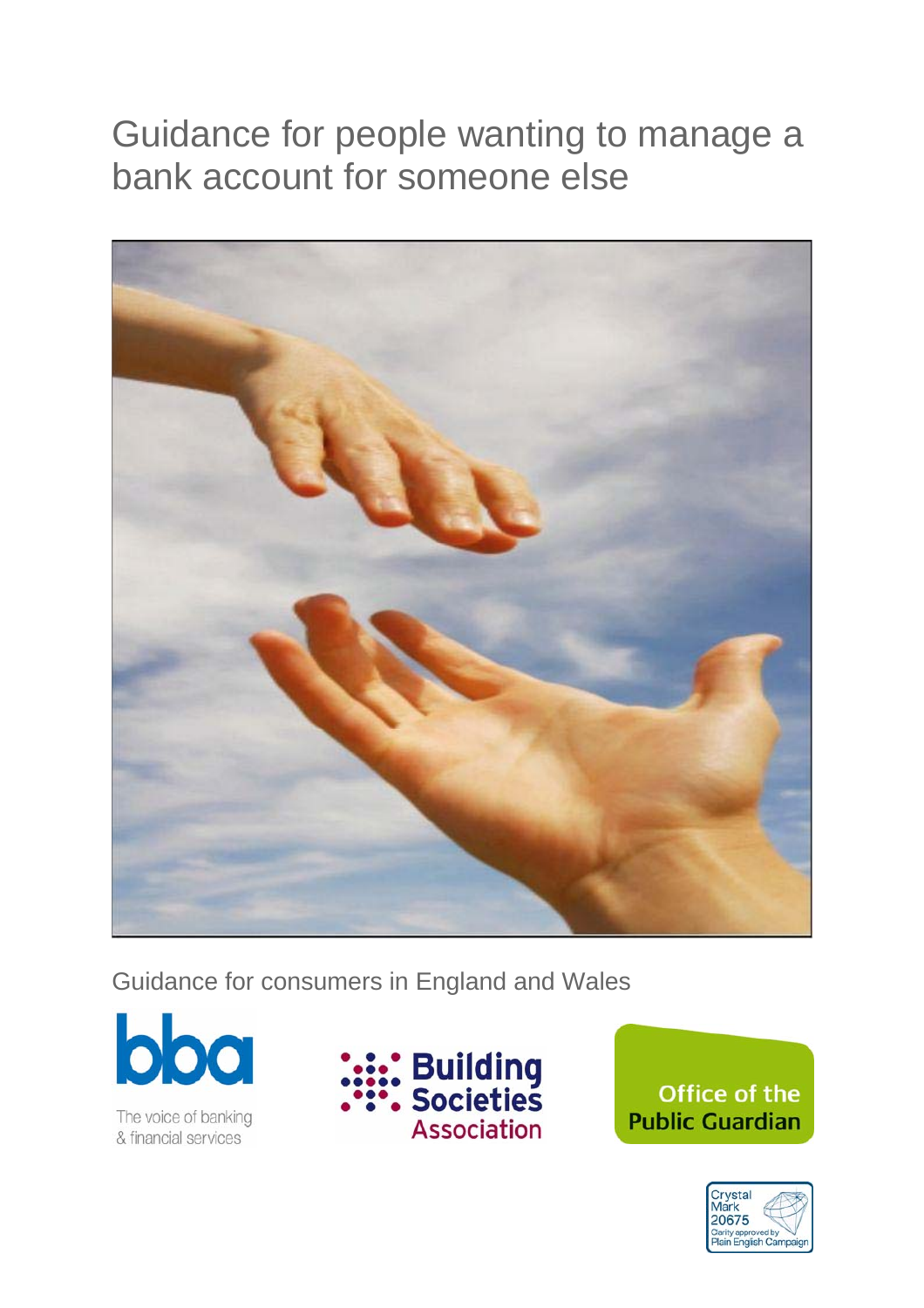# How can this leaflet help?

This guidance explains how a person can manage a bank or building society account on another person's behalf. It describes the circumstances in which this is possible and how it can be done. It also sets out the documents you will need to show the bank or building society to be able to manage the account.

This guidance applies to England and Wales. A separate leaflet for Scotland is available on our website at www.bba.org.uk/publications/entry/banking-for-people-who-lack-capacity-tomake-decisions-scotland/leaflets/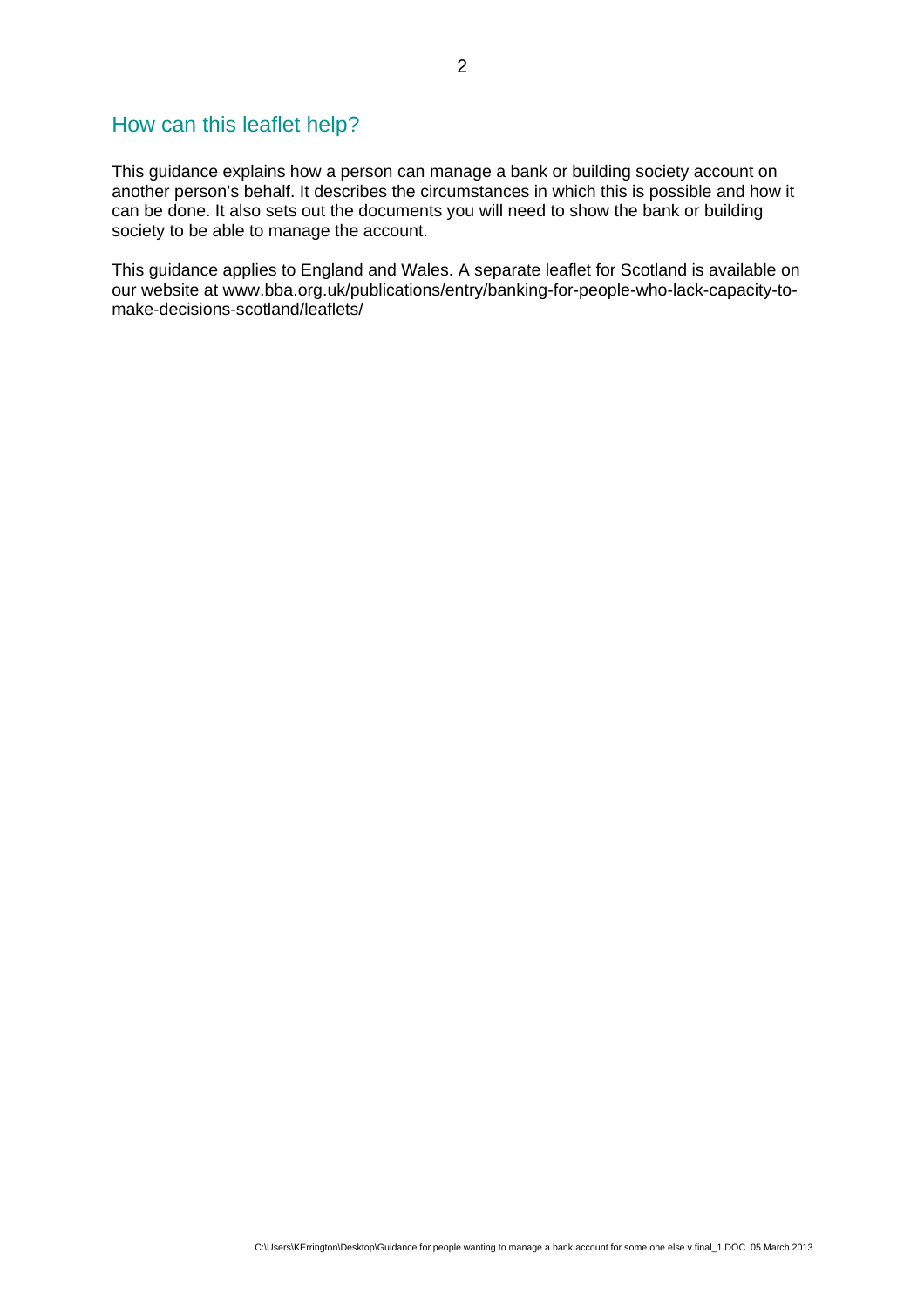# **Introduction**

Banks and building societies understand that it is sometimes necessary for a customer's account to be handled by another person. The ways this can be done are set out in this guidance.

If you are given the authority to handle another person's account you normally have the same power to manage the account as the account holder, depending on the account's terms and conditions, security procedures and any requirements specified by the account holder (called the donor in the case of a power of attorney) when the arrangement was drawn up.

It is important for the account holder to think about how any specific requirements or arrangements may affect the running of their account. For example, an account holder specifying that both of their children should authorise withdrawals from their account would work well for a simple savings account but would not work if transactions needed to be carried out by phone or online.

Banks and building societies will always need to check specific documents before they can let you manage another person's account. They will need:

- proof of your name and address;
- evidence of your authority to act for the account holder; and
- proof of the account holder's name and address (if the bank or building society has not already had this).

The documents you need to provide to prove your name and address include the following.

- Proof of your name your passport or driving licence.
- Proof of your address a recent gas, electricity, water, landline phone or council tax bill, a letter from the DWP or HM Revenue & Customs, or a letter from an appropriate person (for example, the matron of a care home).

The bank or building society can give you full details of the documents they accept.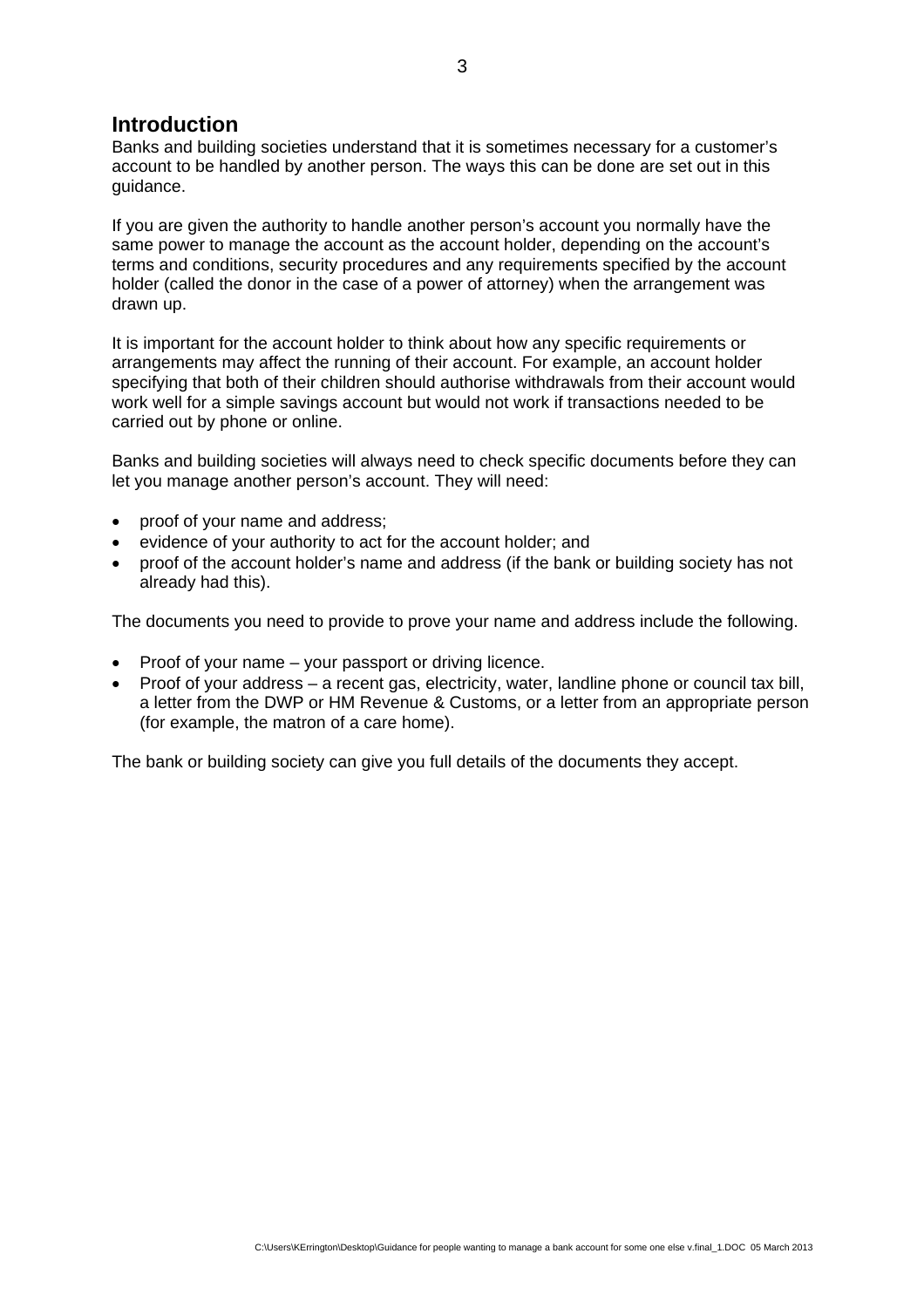#### **Managing someone else's account when they have mental capacity**

A person has mental capacity if they have the ability to understand, remember and act upon appropriate information and so can reliably make decisions for themselves.

An account holder who has mental capacity can authorise someone else to have access to their account. This may be for convenience or because of the account holder's long periods of travel or physical disabilities.

If you have the right to handle the account of someone who has mental capacity, you have a 'third-party mandate'. A third-party mandate is not appropriate if the account holder is losing the ability to make relevant decisions themselves.

For more information about getting a third-party mandate to manage the account of someone who has mental capacity, you and the account holder should speak to the bank or building society.

Another way of banking on behalf of someone who has mental capacity is by having what is called an ordinary power of attorney. This enables you to make financial decisions on behalf of the account holder (known as the donor). However, an ordinary power of attorney stops being legal authority if the donor loses mental capacity.

There is a standard form of words to grant an ordinary power of attorney. For more information, contact a solicitor or an experienced adviser (for example, a Citizens Advice Bureau).

Some Enduring and Lasting Powers of Attorney (see the following page) can also be used when the account holder has mental capacity.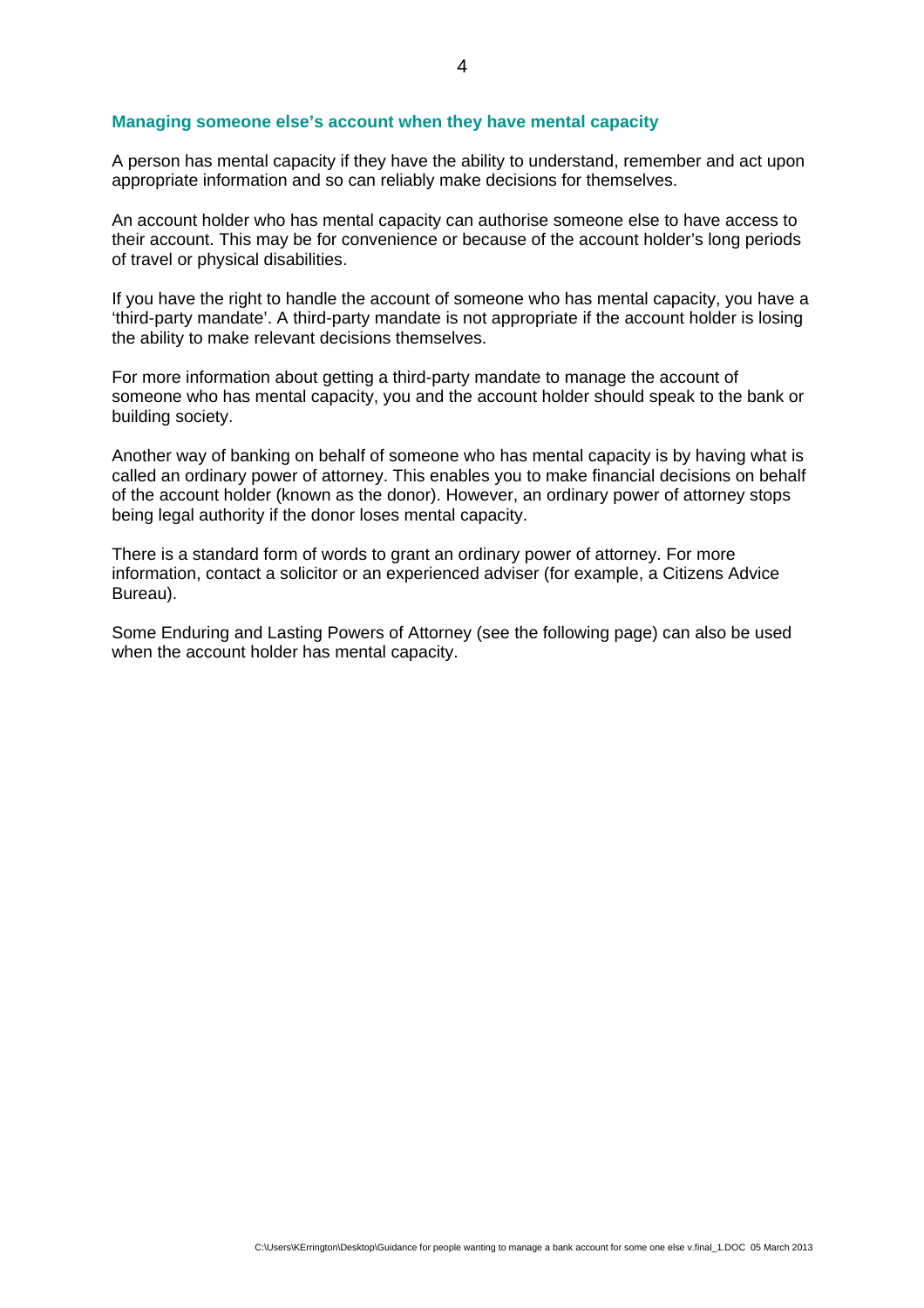# Operating someone else's bank account when they do not have mental capacity

A person does not have mental capacity if they cannot understand, remember and act upon appropriate information and so cannot reliably make decisions for themselves.

# **Power of attorney**

## **Property and financial affairs lasting power of attorney**

A property and financial affairs lasting power of attorney (LPA) enables a person (called the donor) to appoint another person (the attorney) or people to make decisions about their finances and property if they become unable to make these decisions and, in some cases, while the donor still has mental capacity.

An LPA must be made by the donor. They can choose to give you, the attorney, authority immediately or only when the donor loses the ability to make decisions. The donor can place restrictions on how you can manage the account, and can also include guidance for you in the LPA. You will need to make sure that any restrictions, conditions or guidance do not prevent you from being able to manage the account.

Before you can use your authority, the LPA must be registered with the Office of the Public Guardian (OPG). Having the LPA registered does not mean that the donor has lost their mental capacity.

Once the LPA has been registered with the OPG, the bank or building society will need to see the following things before you can start managing the donor's financial affairs:

- The filled-in and signed LPA form, registered with the OPG.
- Proof of your and the donor's names and addresses (if the bank or building society does not already have them).

The LPA form you give to the bank or building society must be:

- the original document or a copy which the OPG has stamped every page of; or
- signed on every page by the donor, a solicitor or a notary to confirm that it is a true copy of the original LPA.

You may also need to fill in a registration form.

For more information about making an LPA, contact a solicitor or an experienced adviser (for example, a Citizens Advice Bureau) or see the websites at www.adviceguide.org.uk/england.htm and www.gov.uk/.

# **Enduring power of attorney**

An enduring power of attorney (EPA) is when a person makes a decision, before they become incapacitated, to appoint somebody they trust (the attorney), to look after their finances or property. EPAs can no longer be made as they were replaced by property and financial affairs lasting powers of attorney (LPAs) under the Mental Capacity Act 2005. However, if there was an EPA in place before 1 October 2007, it can still apply.

If the donor has mental capacity, you can use the EPA without it having to be registered. However, if you believe the donor has lost or is losing their mental capacity, you can only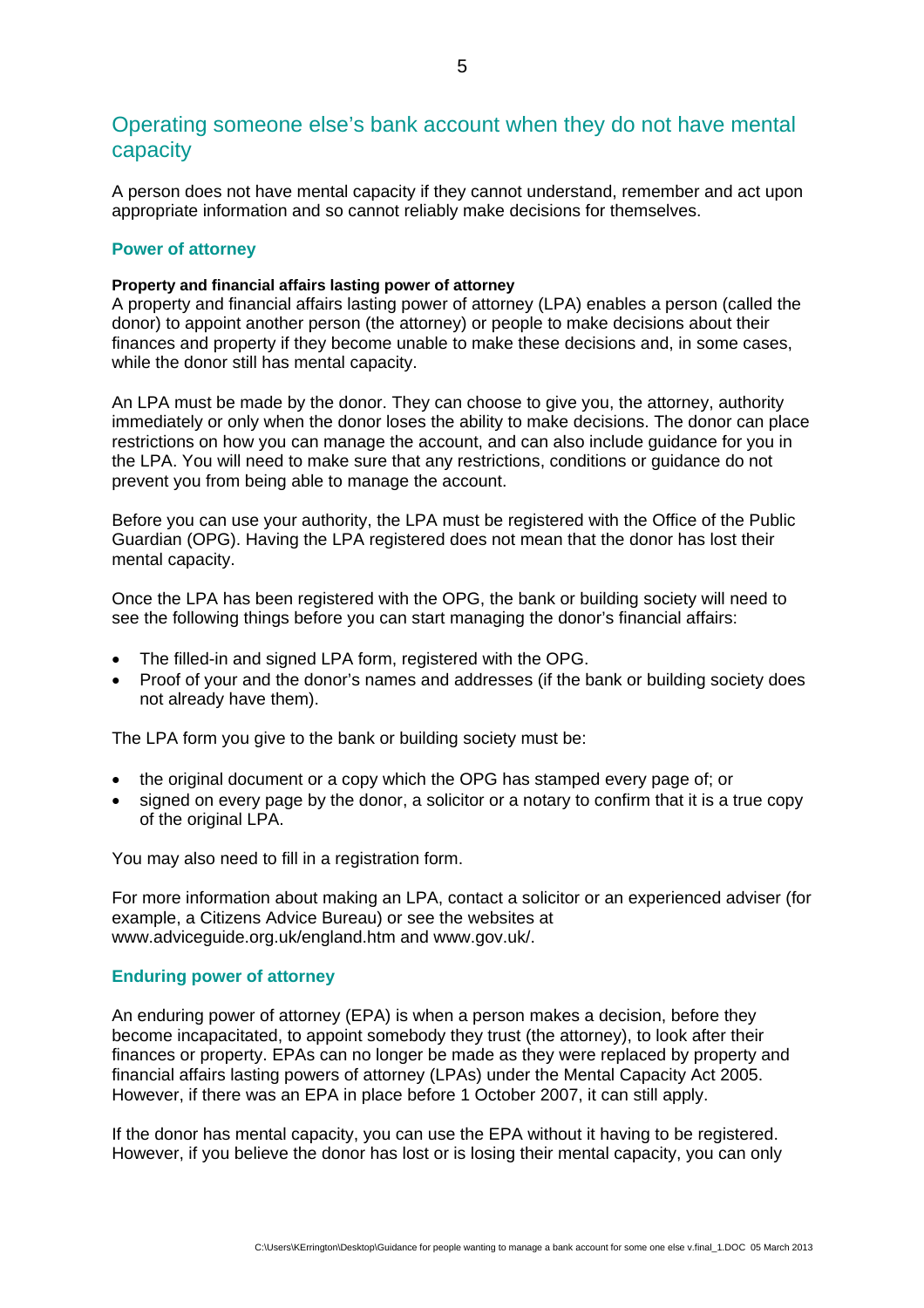operate the EPA once it has been registered with the OPG, or if it was registered with the Court of Protection before 1st October 2007.

Your powers will be restricted while your registration is being processed.

Once the EPA is registered you will need to contact the donor's bank or building society so that they can set up appropriate arrangements to let you manage the account. If you wish you can do this while the donor still has mental capacity. The bank or building society will need to see the following things before you can start managing the donor's account.

- The filled-in and signed EPA. This can be unregistered if the donor still has mental capacity. If the donor has lost mental capacity, it must be registered.
- Proof of your and the donor's names and addresses (if the bank or building society does not already have them).

The EPA you give to the bank or building society must be:

- the original document or a copy which the OPG has stamped every page of; or
- signed on every page by the donor, a solicitor or a notary to confirm that it is a true copy of the original LPA.

You may also need to fill in a registration form.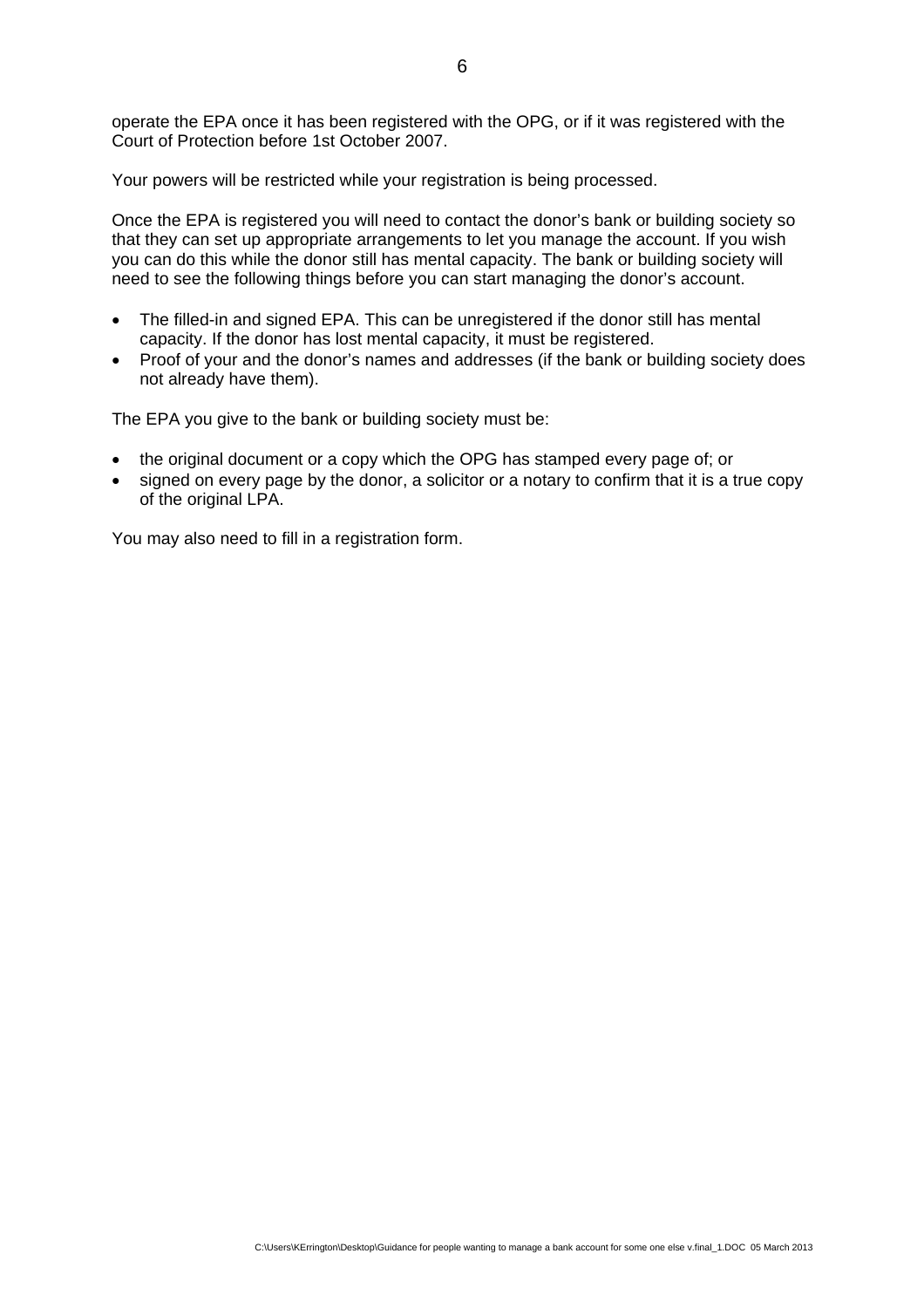## **Court of Protection – court order or deputyship appointment**

The Court of Protection (in England and Wales) protects the rights of people who do not have mental capacity. When a person who does not have mental capacity has not made, or is not capable of making, a power of attorney, the Court of Protection can decide who can handle that person's affairs.

Usually a close friend, family member or someone else who can be trusted applies to the Court of Protection for a court order to appoint a 'deputy appointment'. The court order will set out what decisions the deputy can make on behalf of the person who does not have mental capacity (for example, it might say that decisions can only be made about that person's pension or mortgage).

If you are appointed as a deputy for a person who does not have mental capacity, you will need to contact their bank or building society so that they can set up appropriate arrangements. The bank or building society will need to see the following things before they will give you access to the account.

- The court order or a copy of it.
- Proof of your name and address and the name and address of the account holder (if the bank or building society does not already have them).

You may also need to fill in a registration form.

For more information about the Court of Protection, see the websites at www.adviceguide.org.uk/england.htm and www.gov.uk/.

#### **Department for Work and Pensions appointee**

The Department for Work and Pensions (DWP) can appoint someone (an appointee) to act on behalf of a person receiving state benefits who cannot manage their benefit-related affairs because they have a physical disability or do not have mental capacity.

If you want to be an appointee for someone else you should contact that person's local DWP office and explain that the person wants you to manage their benefits because they cannot do so themselves.

The DWP will visit or interview you and will fill in an appointee form (form BF56). They will also visit the person you would act for. If you are accepted as the appointee, you will be given form BF57 to confirm their appointment.

Becoming an appointee only allows you to manage the other person's benefit payments. If you want to manage other finances you will need to apply to the Court of Protection to become a deputy.

When a person's benefit payments are being managed by someone else, some banks set limits on the amount of money that person can have in their account. When you become an appointee, the bank should let you know if there is a limit and how much it is.

You will need to contact the bank or building society which holds the account the benefits are being paid into. The bank or building society will need to see the following things before they will give you access to the account.

• The BF57 form you got from the DWP.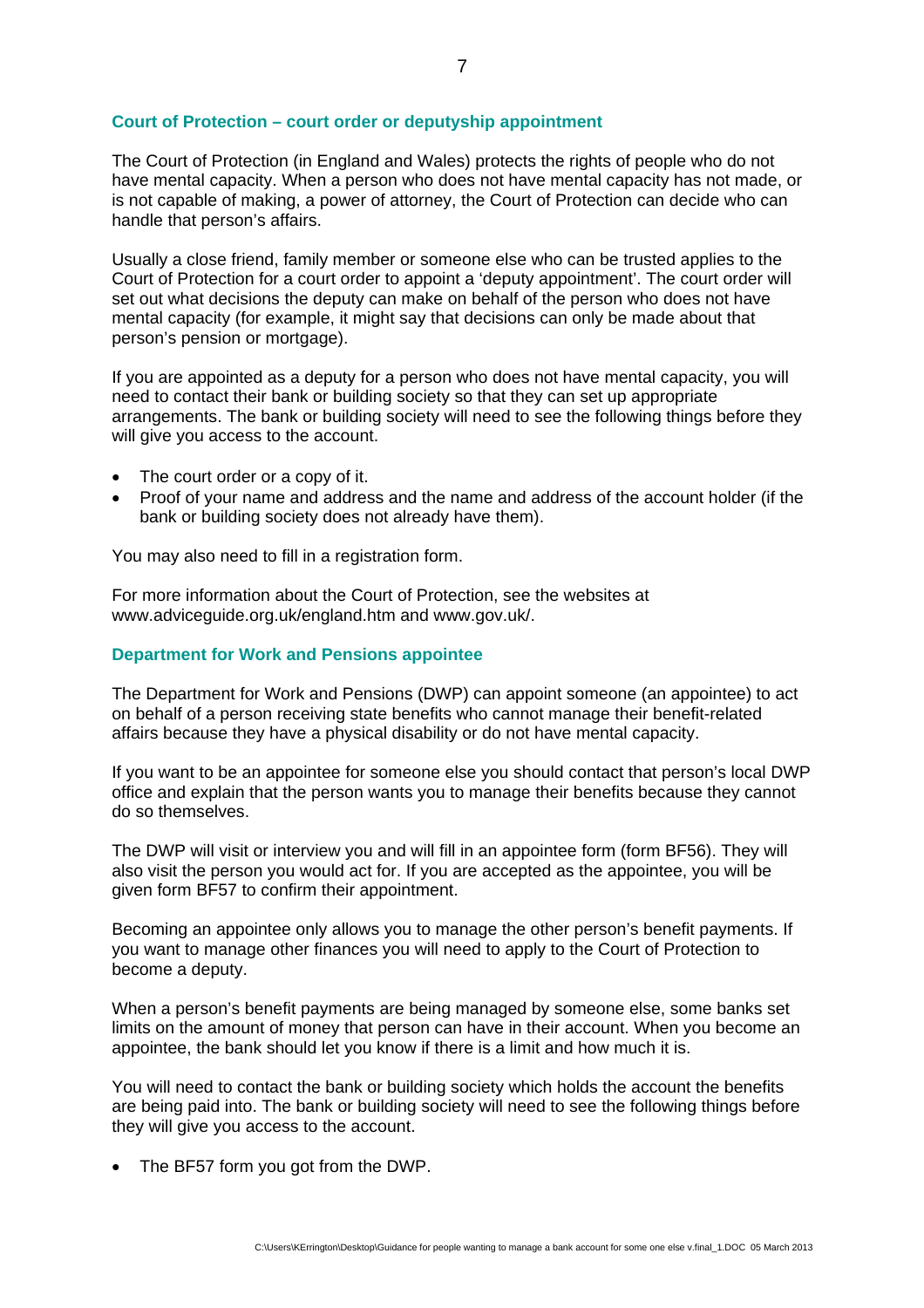• Proof of your name and address and the name and address of the person the benefit payments are for (if the bank or building society does not already have them).

You may also need to fill in a registration form.

For more information about the Court of Protection, see the websites at www.adviceguide.org.uk/england.htm and www.gov.uk/.

# **Local authority 'suitable person' for managing direct payments**

Local authorities can pay direct payments so people who need health or social care can arrange and pay for that care themselves.

A local authority may allow a 'suitable person' to manage a direct payment paid for another person's care. This usually happens if the person the direct payment is for cannot manage their care because they lack mental capacity.

The local authority can decide who should be the suitable person. This could be an attorney, deputy, DWP appointee or other person, such as a carer. The suitable person will be the only person who can have access to and manage the direct payment. If an attorney, deputy or DWP appointee is not appointed as the suitable person, they cannot get access to and manage the direct payment.

If the local authority authorises you to be the suitable person, you will need to make arrangements for the direct payment to be paid into a bank or building society account. The account should be held in your name but identified that you are holding it on behalf of the person the payments are for (for example, 'Joan Smith on behalf of Edward Smith').

For more information about becoming a 'suitable person', speak to your local authority or see the websites at www.adviceguide.org.uk/england.htm and www.gov.uk/.

#### **Dealing with a joint bank account**

A joint account allows two people to use an account either separately or together. Depending on the terms and conditions of the joint account, another person may be given access to a joint account on behalf of one of the account holders.

If one joint account holders loses mental capacity, banks and building societies can decide whether or not to temporarily restrict the use of the account to essential transactions only (for example, living expenses and medical or residential-care bills) until a deputy has been appointed or a power of attorney registered.

If a person has a joint account with someone who is losing mental capacity, they should talk to their bank or building society.

#### **Attorneys acting on behalf of a joint account holder**

If one joint account holder loses capacity to operate their account and a registered enduring or lasting power of attorney is in place, then the bank will allow the attorney and the account holder (with capacity) to operate the account independently of each other, unless the account holder (with capacity) objects. In such cases the bank will then usually only allow the account to continue to operate on a 'both-to-sign' basis.